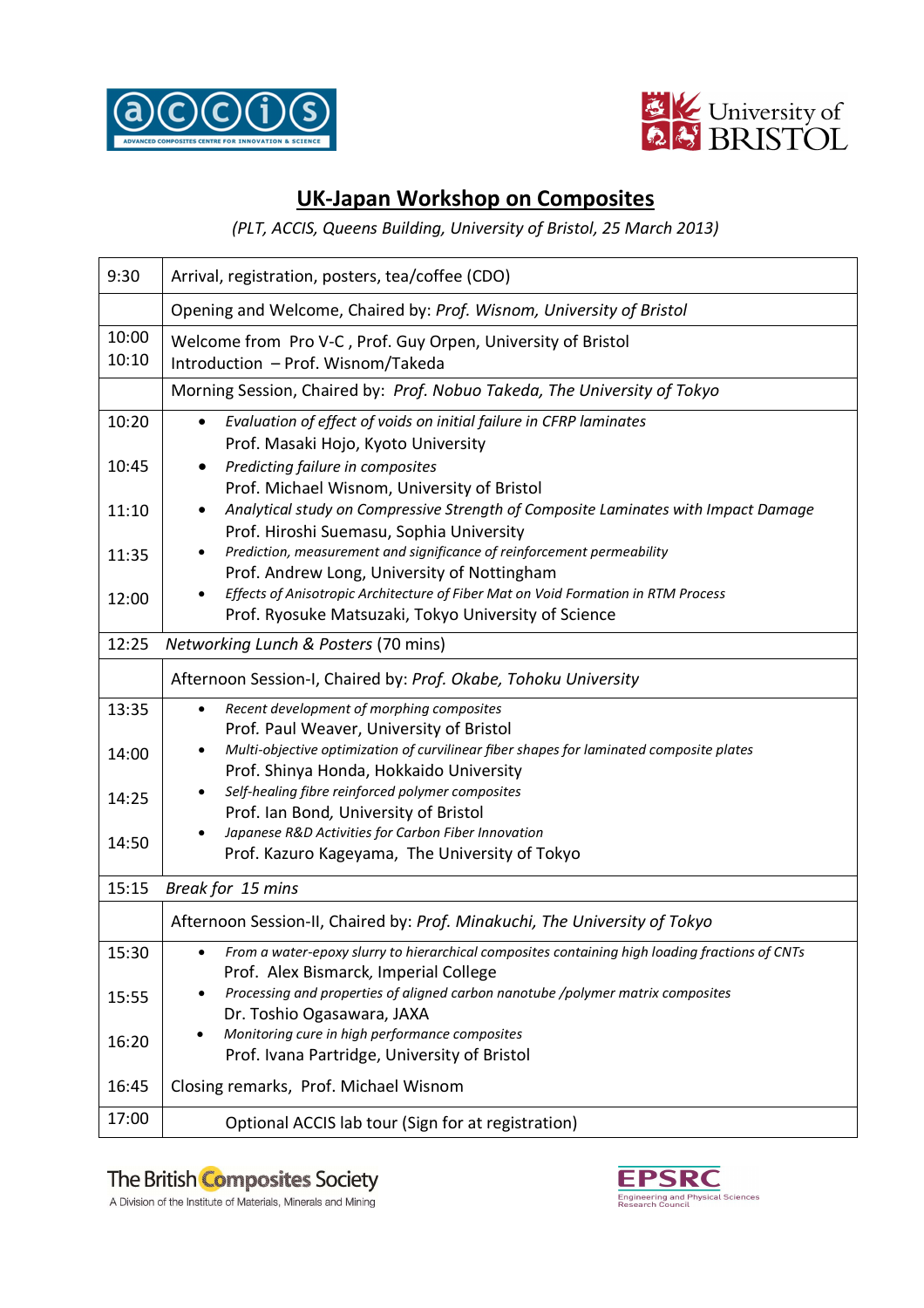



## **Tuesday 26th:** Workshop Session:

| $9:00-$                 | Invited                                                        | Multiscale modeling of fiber reinforced plastic composites                                      |                       |                                         |           |  |  |
|-------------------------|----------------------------------------------------------------|-------------------------------------------------------------------------------------------------|-----------------------|-----------------------------------------|-----------|--|--|
| $9:25-$                 | Talks                                                          | Prof. Tomonaga Okabe, Tohoku University                                                         |                       |                                         |           |  |  |
| $9:50-$                 | (ACCIS2)                                                       |                                                                                                 |                       |                                         |           |  |  |
|                         |                                                                | Life cycle monitoring and quality assurance of curved composite part using embedded fiber-optic |                       |                                         |           |  |  |
| 9:50                    | (Chair:                                                        | sensor                                                                                          |                       |                                         |           |  |  |
|                         | Prof. Peng)                                                    | Prof. Shu Minakuchi, The University of Tokyo                                                    |                       |                                         |           |  |  |
| 9:50                    | Brief introduction to the Topic Discussion Sessions - H-X Peng |                                                                                                 |                       |                                         |           |  |  |
| 9:55                    | Proceed to respective sessions -Session Leaders                |                                                                                                 |                       |                                         |           |  |  |
|                         |                                                                |                                                                                                 |                       |                                         |           |  |  |
|                         |                                                                | Session - I: Leader: Allegri                                                                    |                       | Session-II: Leader: Peng                |           |  |  |
|                         |                                                                | (Failure/testing/Manufacturing)                                                                 |                       | (Function, sensing, novel fibres, nano) |           |  |  |
|                         |                                                                | $(ACCIS-1)$                                                                                     |                       | $(ACCIS-2)$                             |           |  |  |
| 10:00-                  | Topic 1                                                        | Tensile failure                                                                                 | Wisnom <sup>*</sup> / | Self-sensing and healing                | Bond/     |  |  |
| 11:30                   |                                                                |                                                                                                 | Okabe*                |                                         | Takeda    |  |  |
| Break for 15 mins       |                                                                |                                                                                                 |                       |                                         |           |  |  |
| $11:45-$                | Topic 2                                                        | Virtual testing / CAI                                                                           | Hallett/              | Nanocomposites,                         | Peng/     |  |  |
| 13:15                   |                                                                |                                                                                                 | Suemasu               | Nanocoating and                         | Ogasawara |  |  |
|                         |                                                                |                                                                                                 |                       | toughening                              |           |  |  |
|                         |                                                                |                                                                                                 |                       |                                         |           |  |  |
| 13:15-14:00 Lunch break |                                                                |                                                                                                 |                       |                                         |           |  |  |
| 14:00-                  | Topic 3                                                        | Delamination fatigue                                                                            | Allegri/              | High performance fibres                 | Bismarck/ |  |  |
| 15:30                   |                                                                |                                                                                                 | Hojo                  |                                         | Kageyama  |  |  |
| Break for 15 mins       |                                                                |                                                                                                 |                       |                                         |           |  |  |
| $15:45-$                | Topic 4                                                        | Manufacturing process                                                                           | Partridge/ Matsuzaki  | Tow-steering                            | Kim/Honda |  |  |
| 17:15                   |                                                                | modelling                                                                                       |                       |                                         |           |  |  |
| 19:00                   | Dinner                                                         |                                                                                                 |                       |                                         |           |  |  |

*\* Denote topic discussion leaders. (Please see next page for suggested guidelines)* 

**Wednesday 27th** : National Composites Centre Session.

09:30 arrival, tea/coffee

- 10:00-10:30: *NCC introduction and research overview* (Mike Hinton, Technology Director)
- 10:30-11:20: Tour of NCC facilities
- 11:20-12:20: *Structural Health/Manufacturing Process Monitoring of Aerospace Composite Structures* (Prof. Nobuo Takeda, Tokyo University)
- 12:20-13:15 Lunch and networking
- 13:15-14:00 Wrap up session (*Feedback and actions*)
- 14:00 Heading for Heathrow airport for 19:00 hr Flight.

# The British Composites Society



A Division of the Institute of Materials, Minerals and Mining